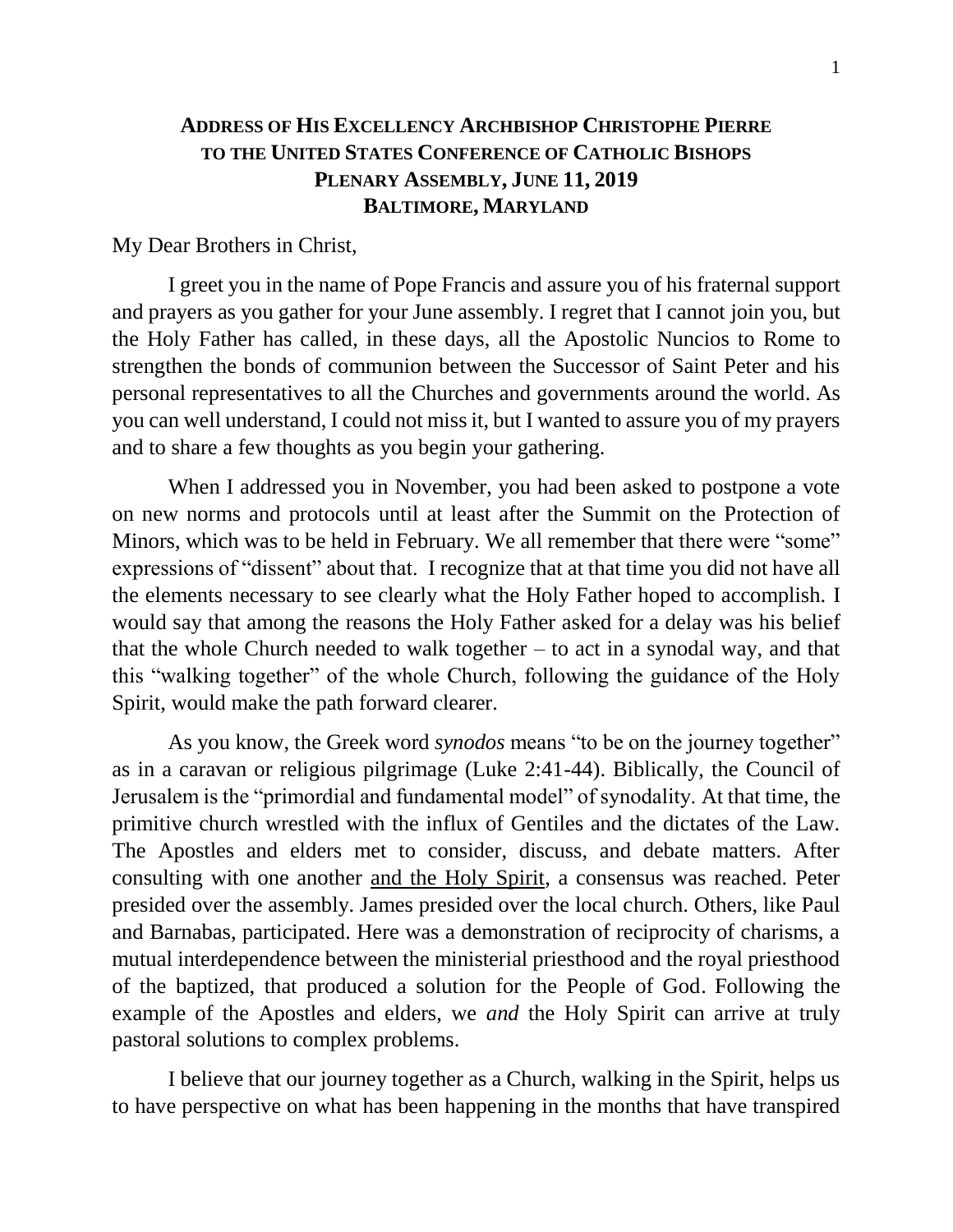since November. It seems to me that Pope Francis' emphasis on synodality and walking together is a manifestation of four principles articulated in *Evangelii Gaudium* (nn. 222-237): *Time is greater than space* (nn. 222-225)*; Unity prevails over conflict* (nn. 226-230)*; Realities are more important than ideas* (nn. 231-233)*; and the whole is greater than the part* (nn. 234-237). The context of these postulates is his treatment of the common good and the promotion of peace, but these principles apply to both the world *and* the Church. Led by the Spirit, the journey together concretizes these four principles.

The first principle: *Time is greater than space.* Pope Francis understands time as having to do with fullness as an expression of a horizon which opens before us. People live in the tension between limited, individual moments and the expanding horizon with its promise. This is perhaps particularly true in the United States, where life is fast paced. Technology and social media condition us to desire an immediate response to practically everything. The idea that time is greater than space is a useful remedy. In an ecclesial context, faster responses do not always produce the best results. While not wanting to be slow or to neglect our responsibilities, we need to be thoughtful, prudent, and united. A rush to judgement, even for the sake of transparency, is never a guarantee of justice or a good result.

Careful, methodical work, which includes the patient endurance of setbacks, may be the vehicle through which the tension is overcome. The perspective offered by time and reflection allows for a lasting, fruitful, lived experience rather than a quick, passing moment that yields little. The priority of time over space means initiating a process which leads to further discussion and concrete, effective action. Over time, individuals become more familiar with one another and learn how to listen more attentively to others. Listening and reflecting takes time.

On a journey, time is required to reach the destination, but as time elapses certain things crystallize. Things that were not immediately clear become clearer through prayerful reflection. Journeying together takes time, but at the proper time, the Spirit will lead the Church to that place where she needs to be to proclaim the Gospel effectively.

Consider what the situation was like in November. Certainly, the pressure from members of your flocks, from the media, and even civil authorities to act quickly was great. In his paternal care, the Holy Father believed that both prayer and time were necessary to adequately address the matter as a Church – together with all the other churches throughout the world. His concern and affection were manifest in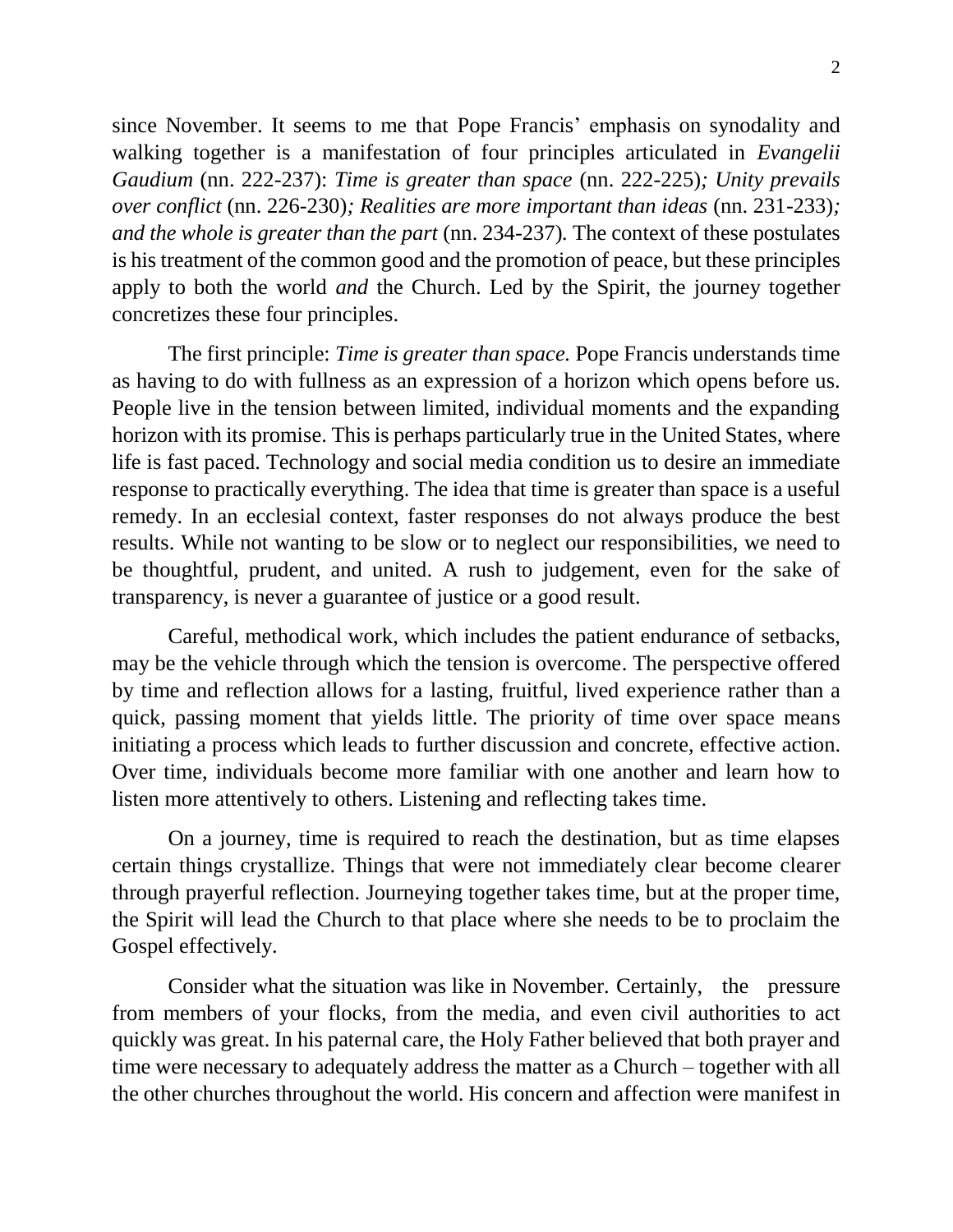his call for a retreat– to be together and to pray together as bishops. Although he could not fulfill his desire to be with you for that retreat, he sent Father Cantalamessa to guide you spiritually, so that renewed spiritually you might discern the path forward.

At the beginning of the retreat, the Holy Father wrote a letter of encouragement, desirous to strengthen the bonds of communion. There, he wrote:

"With these few lines, I would like to draw near to you as a brother and to reflect with you on some aspects that I consider important, while at the same time encouraging your prayer and the steps you are taking to combat the 'culture of abuse' and to deal with the crisis of credibility. … combatting the culture of abuse, the loss of credibility, the resulting bewilderment and confusion, and the discrediting of our mission urgently demands of us a renewed and decisive approach to resolving conflicts."

Appreciative of the Holy Father's deep concern for the pastoral situation in the United States and around the world, I know many found the retreat worthwhile and grace-filled. One bishop who had initially been skeptical of the need for a retreat wrote the following in his diocesan newspaper:

"The seven-day retreat went by far too quickly. We did not conduct any business, discuss any proposals, or take any votes. We just listened for the guidance of the Holy Spirit. This was one of the most meaningful retreats I have ever attended. Fr. Cantalamessa ended his last meditation saying to us, 'now every time I have an opportunity to address priests and bishops, I proclaim that word of God again. And once more, not as a quotation, but as the living active word of God. And so I dare to do it again at the close of this retreat: Take courage, you bishops of the United States; take courage priests, deacons, and all the people of this land: and work, I am with you, says the Lord.'

Pope Francis was right. We needed to gather and pray."

I too want to offer encouragement. Having just celebrated the Solemnity of Pentecost, we know the transformative power of the Holy Spirit. Openness to the Holy Spirit helps the Church find the right path. As bishops, we can examine how the Spirit has been and is present and active in our collective ministry and begin to take steps forward together.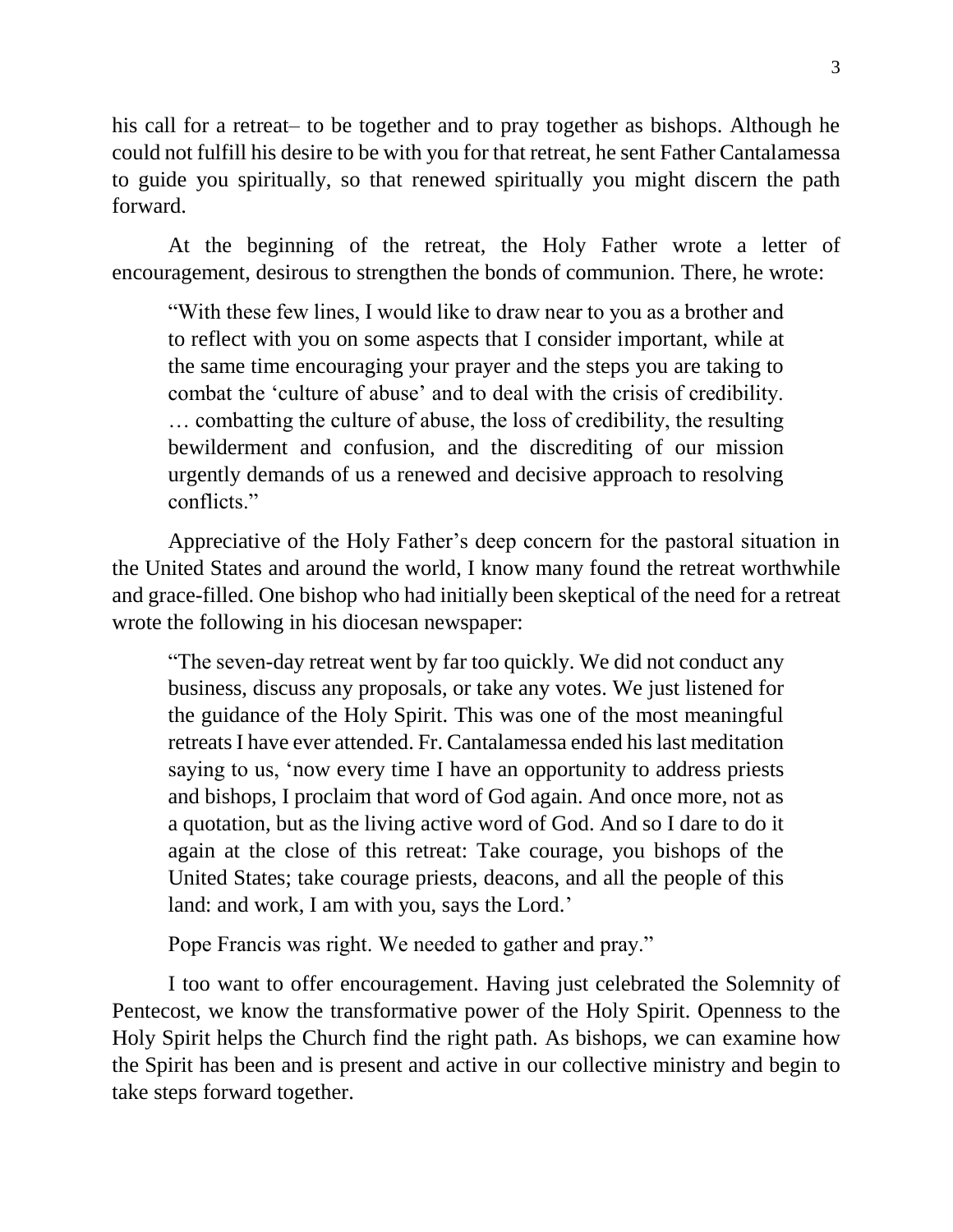The second principle: *Unity prevails over conflict*. Our "walking together" provides us with the opportunity to speak and to listen. Each person must be willing to speak honestly and without hesitation. Differing opinions and conflict will emerge. This cannot be ignored, concealed, or disregarded, but even in these differences, it is important not to lose sight of the profound unity we share. The Holy Spirit keeps the Church united even amid honest disagreements. When one's point of view does not prevail, the temptation will emerge to simply walk away or to isolate ourselves within our own dioceses rather than search for a constructive way forward.

Nevertheless, through a spirit-filled and sometimes tense discussion, unity can prevail over conflict. Just as important as speaking is listening. Listening involves deepening a sense of solidarity with others engaged in confronting similar problems in their respective dioceses, contemplating Christ, who reconciles all things in Himself, and attention to the voice of the Spirit, who leads us into all Truth. The Holy Spirit harmonizes diverse perspectives to overcome conflict. The success of the Council of Jerusalem provides confidence that in the Spirit, unity prevails over conflict.

Consider how the Spirit has been at work since that memorable retreat. In February, the Summit on Protection of Minors was held in Rome. As heads of episcopal conferences from around the world gathered, the experience of your conference could be shared with the others, and the President and some other members of your conference were able to learn from others. Through attentive listening to the Spirit and to one another, together the whole Church was able to take steps – to walk together – to address this problem and concrete actions could begin – without one group running ahead of the others and another lagging too far behind. At the conclusion of the Summit, the Holy Father promised concrete actions.

This brings us to the third principle: *Realities are more important than ideas.*  The Holy Father calls the whole Church to walk together in this moment of crisis, fully acknowledging that "the crimes of sexual abuse offend Our Lord, cause physical, psychological and spiritual damage to the victims and harm the community of the faithful." There can be no hesitation in responding vigorously as a matter of justice – Pope Francis reminds us – noting as well that the "discrediting of our mission urgently demands of us a renewed and decisive approach to resolving conflicts." It is understandable that, given the sense of urgency, many of the Church's already limited resources are being expended to tackle this problem. Yet,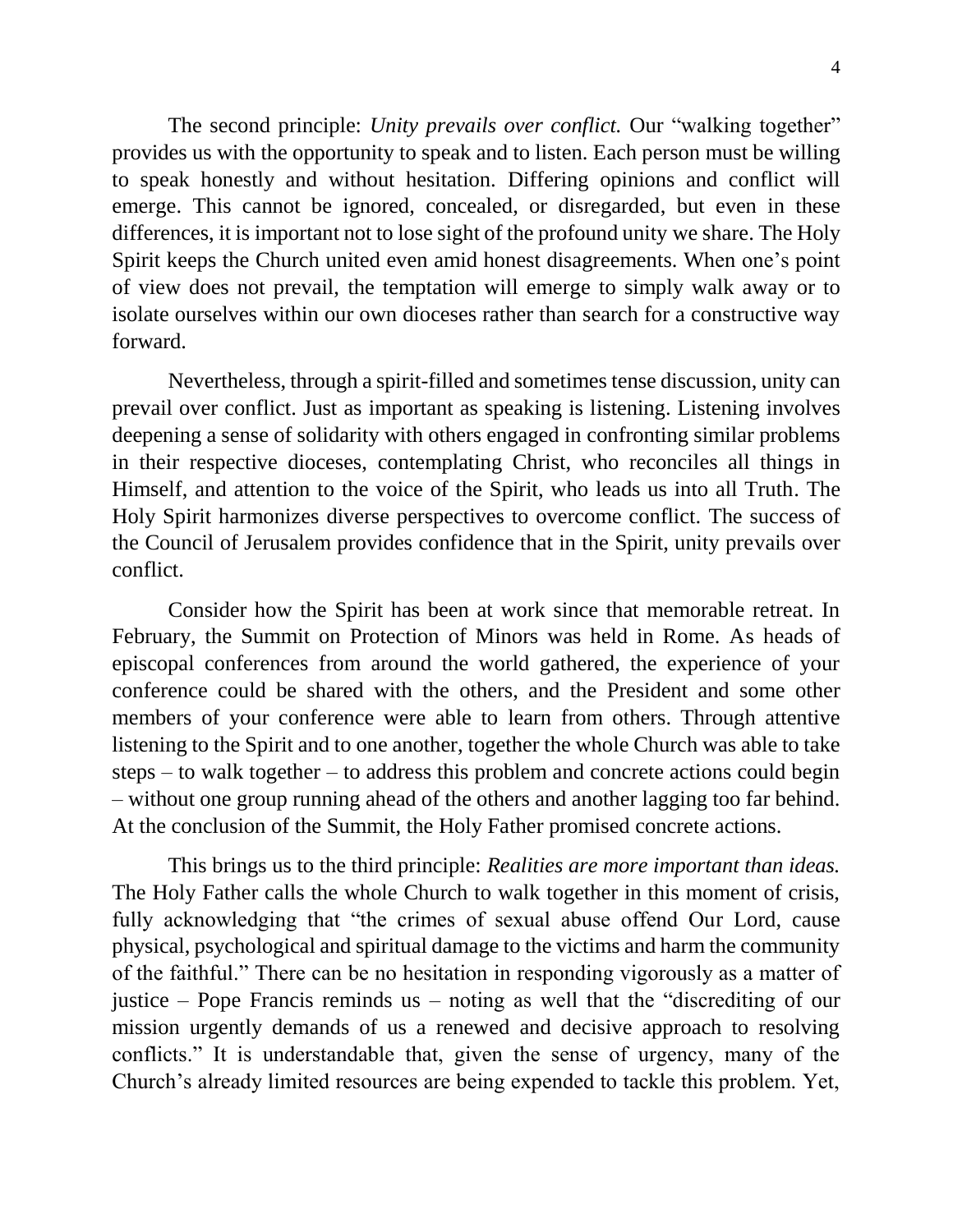the many pastoral priorities and even successes of the Church in the United States cannot fade into the distance and should receive full attention.

For example, the National Encuentro was a long process, culminating in our gathering last Autumn, but there we also spoke about the "post-Encuentro" period. How will our local churches respond to the continued presence of Hispanics and utilize their gifts to meet the challenges of our communities? Similarly, we speak of our concerns regarding the "nones", and the Holy Father invited us to take a serious interest in young people and vocations, leading to the recent Synod, which was crowned by the Exhortation *Christus Vivit*. In the same spirit of collegiality, are we ready to respond to the urgent necessities of the Church in these new and changing times? What will we do concretely for our youth? What actions will we take to develop a culture of vocations? The People of God are hungry for faith. Many of you, I know, have prepared or are preparing your *Ad Limina* Reports. Is it simply a report; or rather, are we afforded the opportunity to take stock of our situations, to analyze what is happening in our local churches, and to begin again? These are but a few examples of pastoral opportunities that we cannot afford to squander, because the People of God are hungering and thirsting for Jesus Christ and the Gospel more than ever.

We must meet our people in their concrete situations, proposing the lifegiving Word to them as a sure guide for understanding their experiences and for guiding their moral and spiritual lives. Ideas disconnected from reality, Pope Francis warns "give rise to ineffectual forms of idealism and nominalism, capable at most of classifying and defining, but certainly not calling to action." (cf. *Evangelii Gaudium*, 232).

The process of discussing and listening leads to concrete solutions rather than simply expounding theological ideas. This certainly was the case following the Summit in February. Flowing from the reflection and collaboration of the Presidents of the Episcopal Conferences, three documents emerged: the first was regarding the protection of minors and vulnerable adults in the Vatican City; the second was an Apostolic Letter in the form of *Motu proprio* applying the norms to the Roman Curia; and the third provided Guidelines for the Vicariate of the Vatican City. These were promulgated to "reinforce the protection of minors by strengthening the normative framework."

Reaping more fruit from the February Summit, Pope Francis issued his Apostolic Letter entitled, "*Vos estis lux mundi*". In his introduction to *Vos estis*, the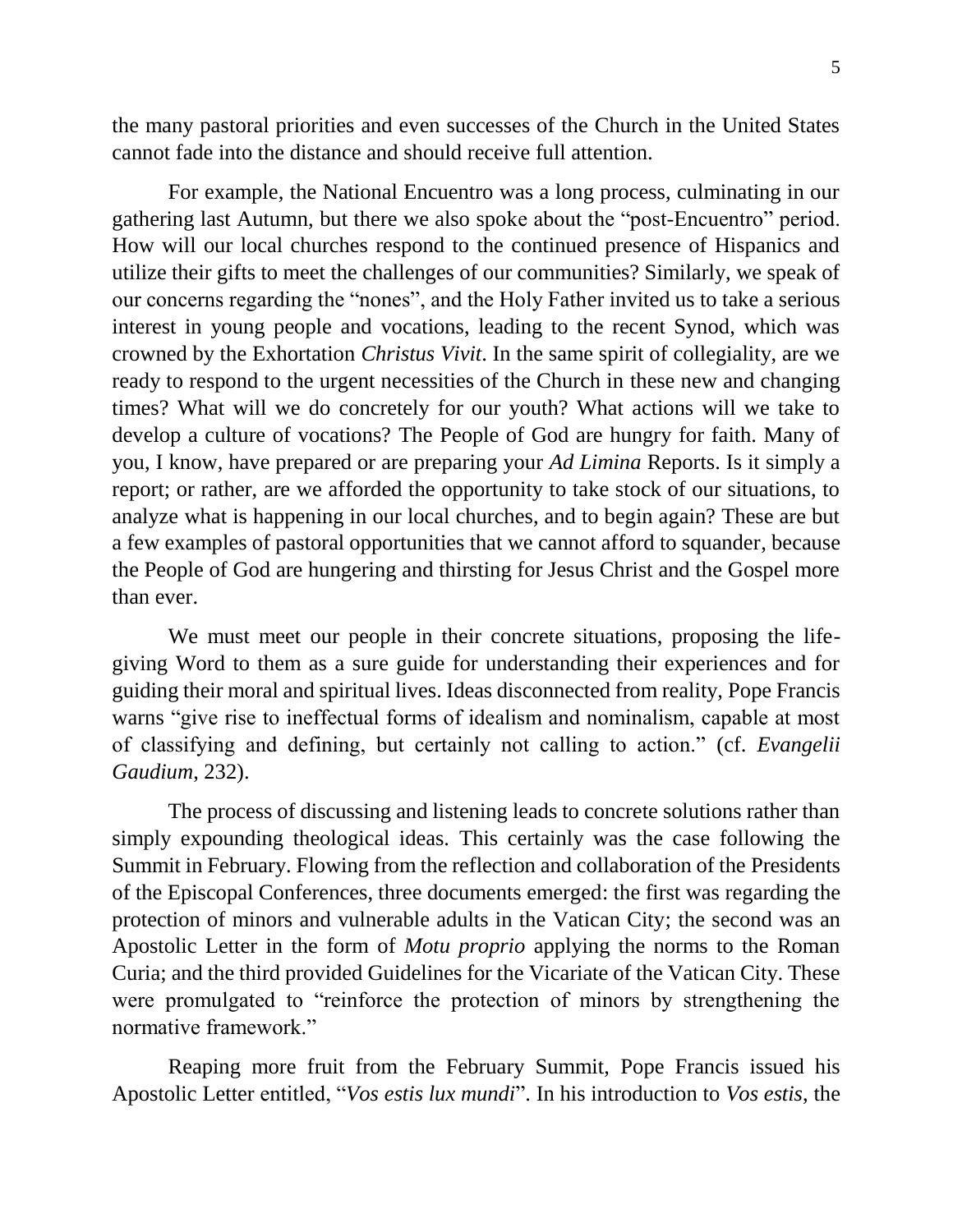Holy Father echoes what I said last November and of which you are certainly aware, namely that this responsibility, even if it seems heavy, is mainly yours:

"This responsibility falls, above all, on the successors of the Apostles, chosen by God to be pastoral leaders of his People, and demands from them a commitment to follow closely the path of the Divine Master. Because of their ministry, in fact, Bishops '*as vicars and legates of Christ govern the particular churches entrusted to them by their counsel, exhortations, example, and even by their authority and sacred power, which indeed they use only for the edification of their flock in truth and holiness, remembering that he who is greater should become as the lesser and he who is chief become as the servant'* (cf. Second Vatican Council, Dogmatic Constitution *Lumen Gentium*, 27)."

Though each of you has the responsibility of governing his own diocese, these universal procedures will help the whole Church confront the question of abuse and healing together. Even as an episcopal conference, within this framework, together you can collegially and prudently discern the right path forward, mindful of the Second Vatican Council's words that "the individual bishops represent each his own church, but all of them together with the Pope represent the entire Church in the bond of peace, unity, and love." (SECOND VATICAN COUNCIL, DOGMATIC CONSTITUTION ON THE CHURCH *Lumen Gentium*, 21 November 1964, 23)

Perhaps, you have noticed my use of the word *together*. Personally, I believe that the body of bishops is stronger and more effective working together and walking together. Since the beginning of his Pontificate, Pope Francis has called for a synodal Church – a Church that walks together.

This opens the way to the fourth principle: *The whole is greater than the part.*  In *Evangelii Gaudium* (236), Pope Francis describes the world, not as a sphere but as a polyhedron, which "reflects the convergence of all its parts, each of which preserves its distinctiveness." A polyhedron has many different faces that are connected one to another at the edges. Each surface preserves its uniqueness and identity, shows its differences with respect to the others, yet, the whole polyhedron remains a single unit.

The same model can be applied to the Church and its members, with their different charisms. Each person retains his or her uniqueness, personality, and gifts, but through baptism, each is inserted into a community, one which maintains a unity in diversity. In a church that walks together, members are interconnected, engaged